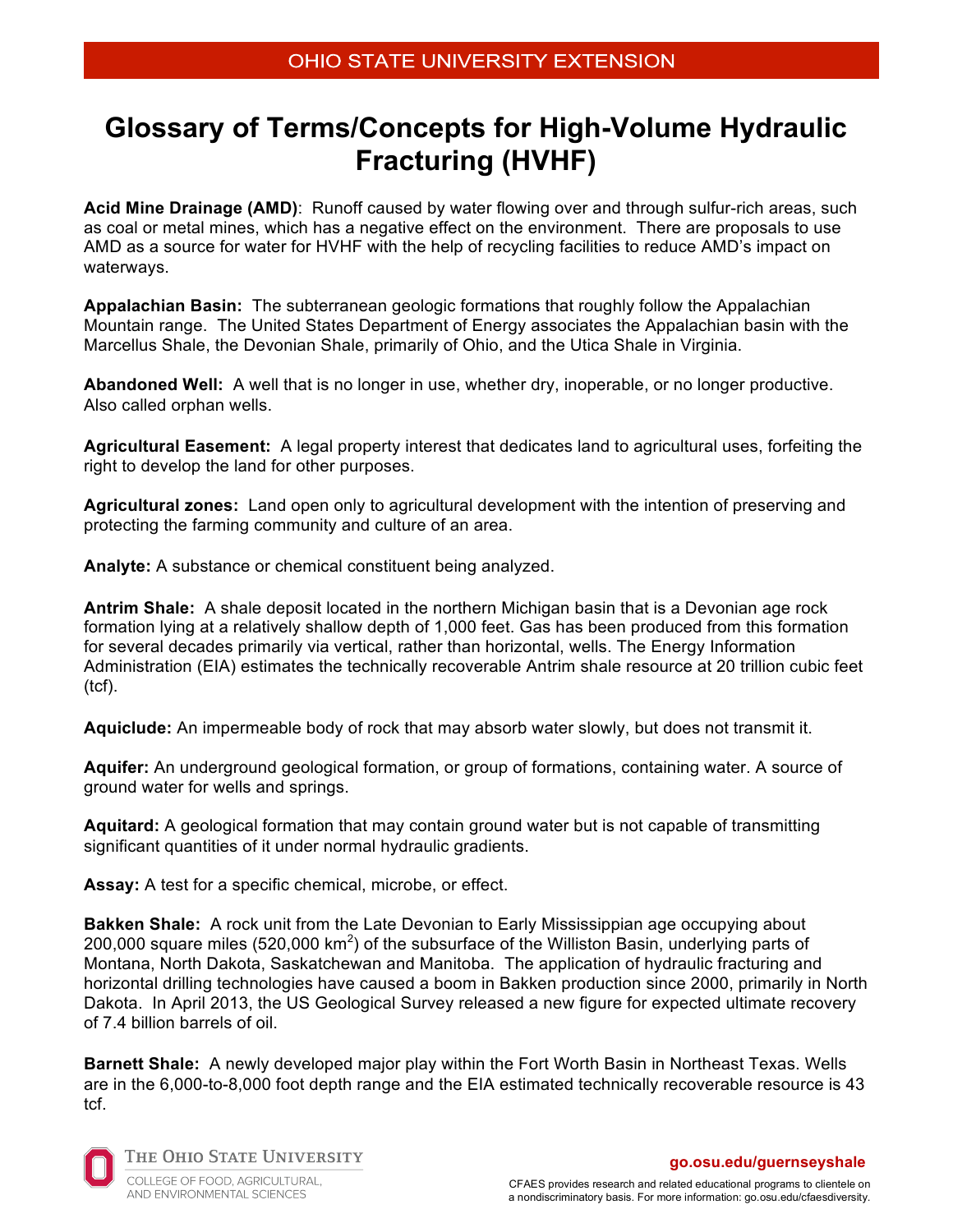**Best Management Practices (BMP):** BMPs are methods or techniques that have consistently shown results superior to those achieved with other means and are thereby used as a benchmark. Communities experiencing HVHF can create a series of agreements with companies operating in their area (either legally or non-legally binding) in order to ensure the best and safest development of their resources.

**Biocide:** Any substance the kills or retards the growth of microorganisms.

**Biodegradation:** The chemical breakdown of materials under natural conditions.

**Bonding:** The use of legal documents to secure companies' responsibility for repair to roads if damage occurs through greater-than-average use.

**Borehole:** The hole or shaft in the earth made by a well drill; also, the uncased drill hole from the surface to the bottom of the well.

**Brine:** A salt water and chemical mix that is produced after fracturing a well (also called *flowback*). This liquid can come out of the ground with very high Total Dissolved Solids (TDS) levels and often toxic substances such as barium and strontium, as well as a very high salt content.

**Caney Shale:** Located in Arkoma Basin of Northeastern Oklahoma; has only recently been developed following the success of the Barnett Shale in Texas.

**Casing:** Pipe cemented in the well to seal off formation fluids and to keep the hole from caving in.

**Clean Water Act:** The primary federal law in the United States governing water pollution. Passed in 1972, the objective of the Federal Water Pollution Control Act, commonly referred to as the Clean Water Act (CWA), is to restore and maintain the chemical, physical, and biological integrity of the nation's waters by preventing point and nonpoint pollution sources, providing assistance to publicly owned treatment works for the improvement of wastewater treatment, and maintaining the integrity of wetlands. Disposal of flowback into surface waters of the United States is regulated by the National Pollutant Discharge Elimination System (NPDES) permit program. The Clean Water Act authorizes the NPDES program. The law, however, exempts stormwater discharges (surface water runoff resulting from rain or snow) from oil and gas drilling and production activities from this permitting requirement. In addition, the 2005 Energy Policy Act, in addition to the SDWA exemption, broadened this exemption to include stormwater discharge from oil and gas construction activities.

**Closed Loop System**: Generally refers to drillers operating with a water cycle that is never exposed to the open air, unlike containment ponds. Closed loop drillers might operate on a well pad that is too isolated or too small to allow for construction of a pond.

**Coalbed:** A geological layer or stratum of coal parallel to the rock stratification.

**Coalbed Methane (CBM):** A form of natural gas extracted from coal beds.

**Comprehensive Plan:** A plan, or any portion thereof, adopted by the City Planning Commission and the City Council showing the general location and extent of present and proposed physical facilities including housing, industrial, and commercial uses, transportation, parks, schools, and other community activities. This plan establishes the goals, objectives, and policies of the city.



THE OHIO STATE UNIVERSITY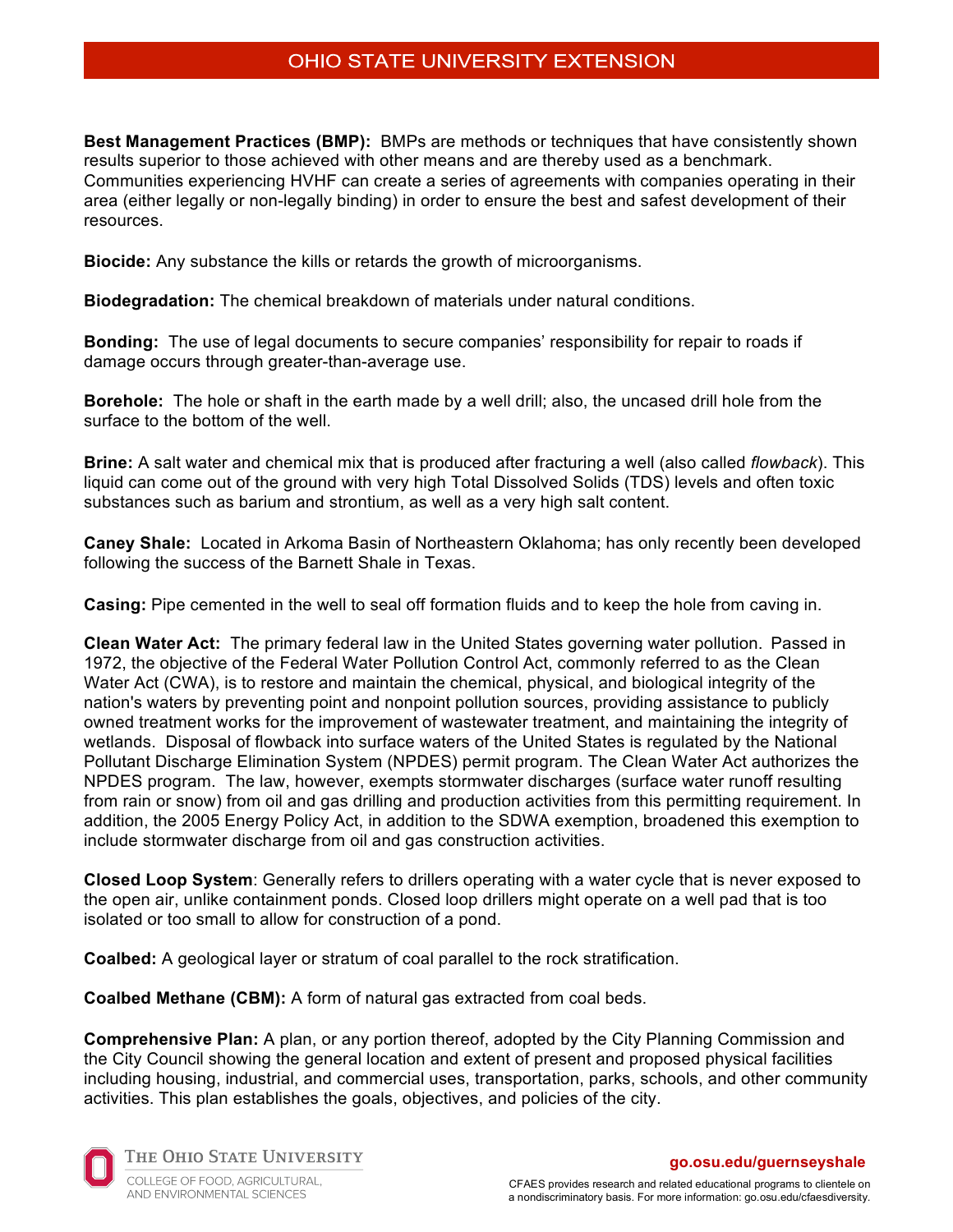**Conductor Casing:** The first string of casing in a well. It may be lowered into a hole drilled into the formations near the surface and cemented in place; it may be driven into the ground by a special pile driver (in such cases, it is sometimes called drive pipe). Its purpose is to prevent the soft formations near the surface from caving in and to conduct drilling mud from the bottom of the hole to the surface when drilling starts. Also called conductor pipe, drive pipe.

**Conesauga Shale:** Cambrian Age shale deposits located in north central Alabama currently being evaluated for development.

**Containment Ponds (also called Reserve Pits):** Ponds intended to capture waste from power plants, industrial complexes, and drilling sites. Challenges in using this conventional method include managing the volume of waste product; installation and maintenance costs; contamination of land and/or water due to pit failure and associated cleanup costs; potential for pollution due to leaching.

**Conventional Natural Gas Reservoir:** A geological formation in which the natural gas is in interconnected pore spaces, much like a kitchen sponge, that allows easier flow to a well.

**Corrosion Inhibitor:** A chemical compound that decreases the corrosion rate of a metal or an alloy.

**Cracker Plant:** A 'midstream' facility which breaks down large molecules from oil and natural gas into smaller ones. For example, an ethane cracker plant creates ethylene, an important base chemical in the chemical and plastics industry, from ethane, a substance found in Natural Gas Liquids (NGLs, also known as 'wet gas').

**Cryogenic Plant:** A type of natural gas processing plant (mid-stream facility) that uses low temperatures to condense the collected natural gas to a liquid state, making it easier to separate the component hydrocarbons and transport the gas.

**Cuttings:** The broken bits of solid material (usually rock) removed from a borehole drilled in the HVHF process. Cuttings usually travel back to the surface with the returning drilling fluid. Cuttings from the Marcellus (and possibly Utica) Shale can have higher levels of NORM (naturally occurring radioactive material) than is commonly found due to the character of the rock.

**Directional Drilling:** The process that allows drillers to sink a well to a certain depth and then aim it in a lateral direction toward a target area. Directional drilling allows greater access to hard-to-reach stores of gas or oil and it means drillers can cover more territory with one well.

**Devonian Shale:** The general term used to describe the thick sequence of shales in the Appalachian Basin that has been produced for more than a century. Development was greatest in the 1930sthrough-1980s, using vertical wells and explosive fracturing. However, any shale deposited during the Devonian geologic period (360 million to 406 million years ago) is considered Devonian shale.

**Delaware River Basin Commission (DRBC):** This multi-state agency includes the governors of Pennsylvania, New Jersey, Delaware, and New York on its board. It regulates water withdrawals from the Delaware River as well as effluent into the river. It has been at the center of the debate over drilling in Northeastern Pennsylvania. Recently it issued an executive order halting most drilling in its watershed.



THE OHIO STATE UNIVERSITY COLLEGE OF FOOD, AGRICULTURAL, AND ENVIRONMENTAL SCIENCES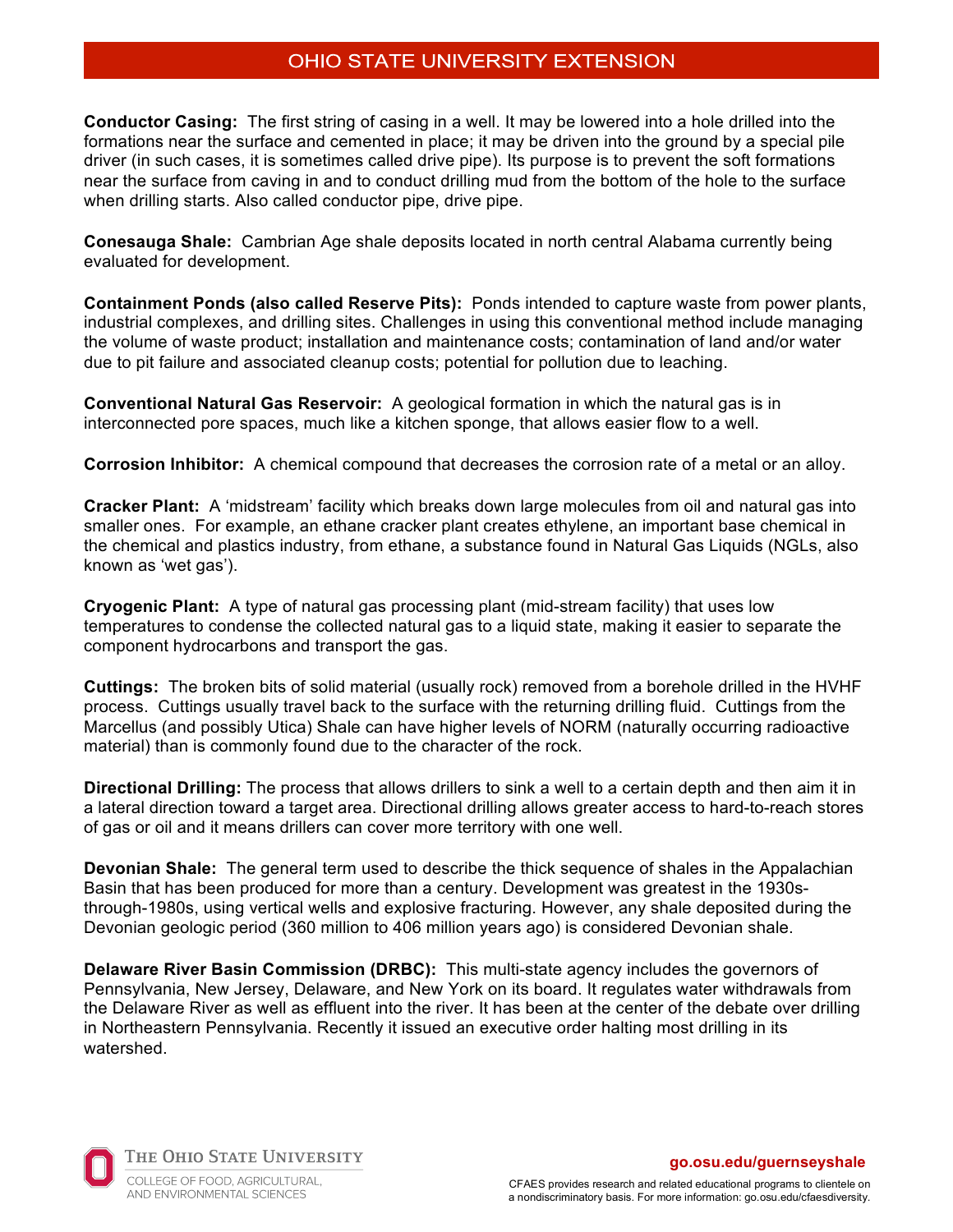**Drilling Rig (Rig):** Usually a large-standing structure employing a drill that creates holes or shafts in the ground for purposes of accessing and producing natural gas or oil from subsurface deposits. Sometimes referred to as the "Christmas trees" when lit up at night.

**Dry gas:** One of two types of raw natural gas, dry gas contains low amounts of condensable compounds, also called natural gas liquids or NGLs (such as butane and propane), making it more "pipeline ready." Gas is considered to be "dry" when it is composed of almost entirely methane.

**Environmental Protection Agency (EPA):** An agency of the U.S. federal government which was created for the purpose of protecting human health and the environment by writing and enforcing regulations based on laws passed by Congress. It has the responsibility of maintaining and enforcing national standards under a variety of environmental laws, in consultation with state, tribal, and local governments. It delegates some permitting, monitoring, and enforcement responsibility to U.S. states and the federal recognized tribes. EPA enforcement powers include fines, sanctions, and other measures. The agency also works with industries and all levels of government in a wide variety of voluntary pollution prevention programs and energy conservation efforts.

**Exploration and Production Companies (E & P):** The first step in the process of harvesting natural gas; they find the natural gas, drill, and get the gas out of the ground. Midstream companies then collect and process the natural gas (using cryogenic or non-cryogenic plants). Pipeline companies then take over and transport the gas.

**Evaporation Pits:** A common brine disposal technique intended to recover the brine product (water evaporates leaving behind a concentrated salt solution). Best used in arid regions because rainfall will hinder the process. As with containment ponds, there are concerns regarding leaching and overflow, as well as air pollution.

**Eagle Ford Shale:** A newly discovered (2009) shale play located in several counties in south Texas. The average gross thickness of the shale is 350 feet and it produces from depths varying from 4,000 to 14,000 feet. Eagle Ford is the most active shale play in the world, with about 250 rigs operating at any single time and the technically recoverable resource is estimated by EIA to be 21 tcf.

**Eastern Gas Shales Project:** A program initiated by the U.S. Department of Energy in the late-1970s to evaluate the gas potential of – and to enhance gas production from – the extensive Devonian and Mississippian black shales located in the Appalachian, Illinois and Michigan basins of the eastern United States. The program not only identified and classified shales throughout the three basins, but also focused on developing and implementing new drilling, stimulation and recovery technologies to increase production potential. Between 1978 and 1992, DOE spent about \$137 million on the program, which helped develop and demonstrate directional and horizontal drilling technology.

**Fayetteville Shale:** Newly developed shale deposit located in the Arkoma Basin of Arkansas, lying at a depth of 1,500-to-6,500 feet. Previously produced from vertical wells but all current wells are horizontal. Technically recoverable resource is estimated by EIA to be 32 tcf.

**Flaring:** The controlled burning of natural gas that can't be processed for sale or used because of technical or economic reasons.

**Flowback Water:** After the hydraulic fracturing procedure is completed and pressure is released, the direction of fluid flow reverses, and water and excess proppant flow up through the wellbore to the surface. Both the process and the returned water are commonly referred to as "flowback."



THE OHIO STATE UNIVERSITY

COLLEGE OF FOOD, AGRICULTURAL, AND ENVIRONMENTAL SCIENCES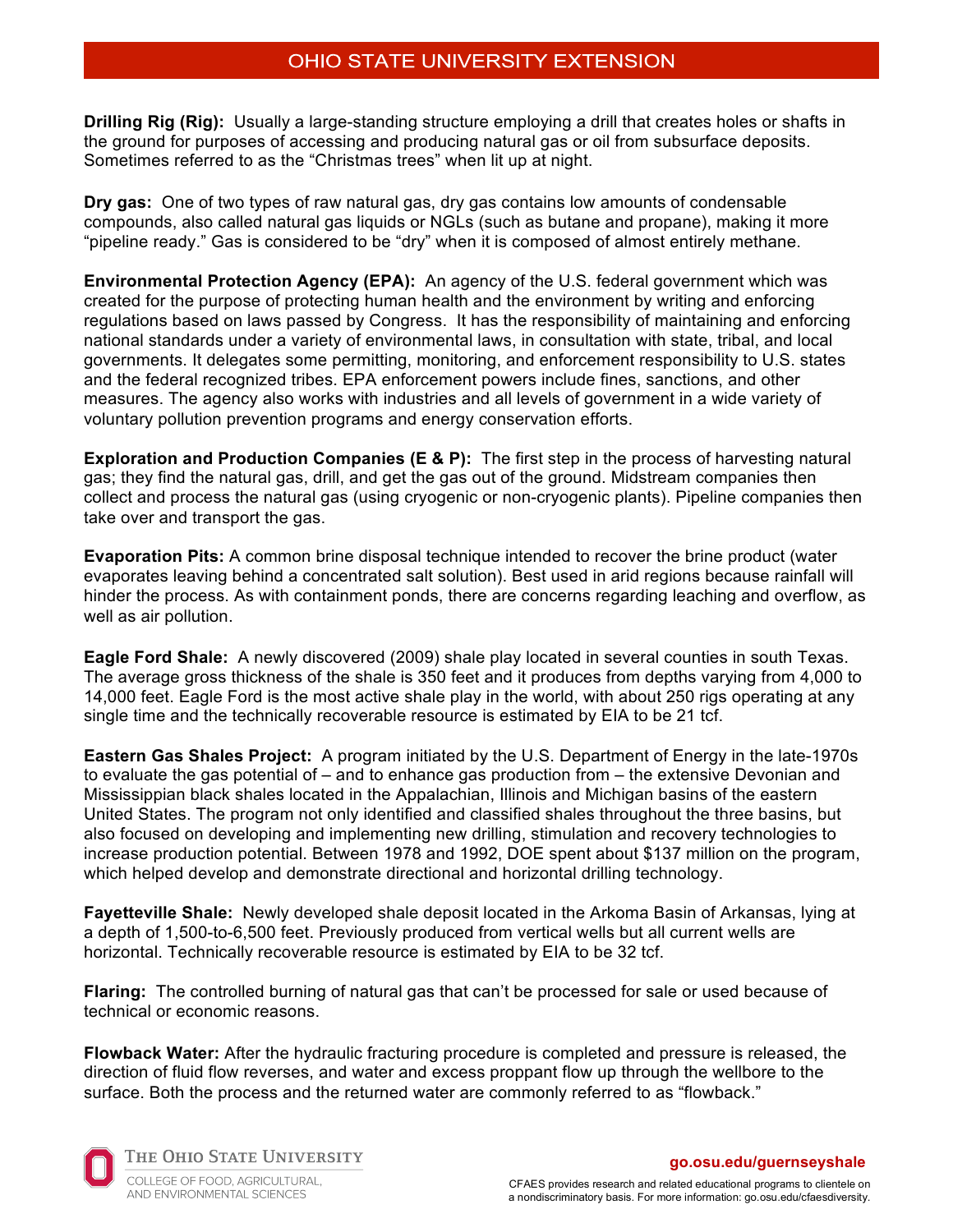**Floyd Shale:** A shale deposit from the Mississippian geologic age located in the resource-rich Black Warrior Basin of Mississippi and Alabama.

**Fluid Leakoff:** The process by which injected fracturing fluid can migrate from the created fractures to other areas within the hydrocarbon-containing formation.

**The Fracturing Responsibility and Awareness of Chemicals Act:** Also known as The Frack Act**.** a legislative proposal in the United States Congress to define hydraulic fracturing as a federally regulated activity under the Safe Drinking Water Act. The proposed act would require the energy industry to disclose the chemical additives used in the hydraulic fracturing fluid. The gas industry opposes the legislation.

**FracFocus:** A joint effort by the Ground Water Protection Council (GWPC) and the Interstate Oil and Gas Compact Commission (IOGCC) that is an online registry for companies to publicly disclose the chemicals used in their hydraulic fracturing operations.

**Fracturing Fluid:** The fluid used to fracture shale. It is composed primarily of water, with the remainder consisting of sand and various chemical additives. Fracturing fluid is pumped into wells at very high pressure to break up and hold open underground rock formations, which in turn releases natural gas.

**Frack water recycling:** The reuse of water or brine that comes up out of the well after the shale has been fractured. Companies treat the used fluid and dilute it with new fresh water.

**Friction Reducer:** An additive that reduces the friction of a fluid as it flows through small spaces.

Future fund: A 'permanent' fund of monies set aside for long-term projects, continued funding sources, and development that can create sustainable revenue for a community. Frequently, in natural resource-producing areas, these are developed from severance taxes at the state level.

**Fugitive Emissions:** Emissions of gases or vapors from pressurized equipment due to leaks and other unintended or irregular releases of gases, mostly from industrial activities.

**Geological Formation:** A body of earth material with distinctive and characteristic properties and a degree of homogeneity in its physical properties.

**Gothic Shale:** A newly exploited shale formation located in the Paradox Basin of Colorado. Only a few wells have been drilled, one testing to 5,700 mcf (million cubic feet) per day.

**Ground water:** The supply of fresh water found beneath the Earth's surface, usually in aquifers, which supply wells and springs. It provides a major source of drinking water.

**Haynesville Shale:** Along with the Marcellus and Barnett, this is one of the major shale plays. Located in Northwestern Louisiana, Haynesville is a Jurassic Age formation where vertical wells were drilled as far back as 1905; but it was not considered a major natural gas source until the advent of directional drilling.

**Impact Fee:** A fee that is imposed by the local government in regards to a proposed development project (i.e. HVHF). This fee is intended to cover all or some of the costs associated with providing new



THE OHIO STATE UNIVERSITY COLLEGE OF FOOD, AGRICULTURAL,

AND ENVIRONMENTAL SCIENCES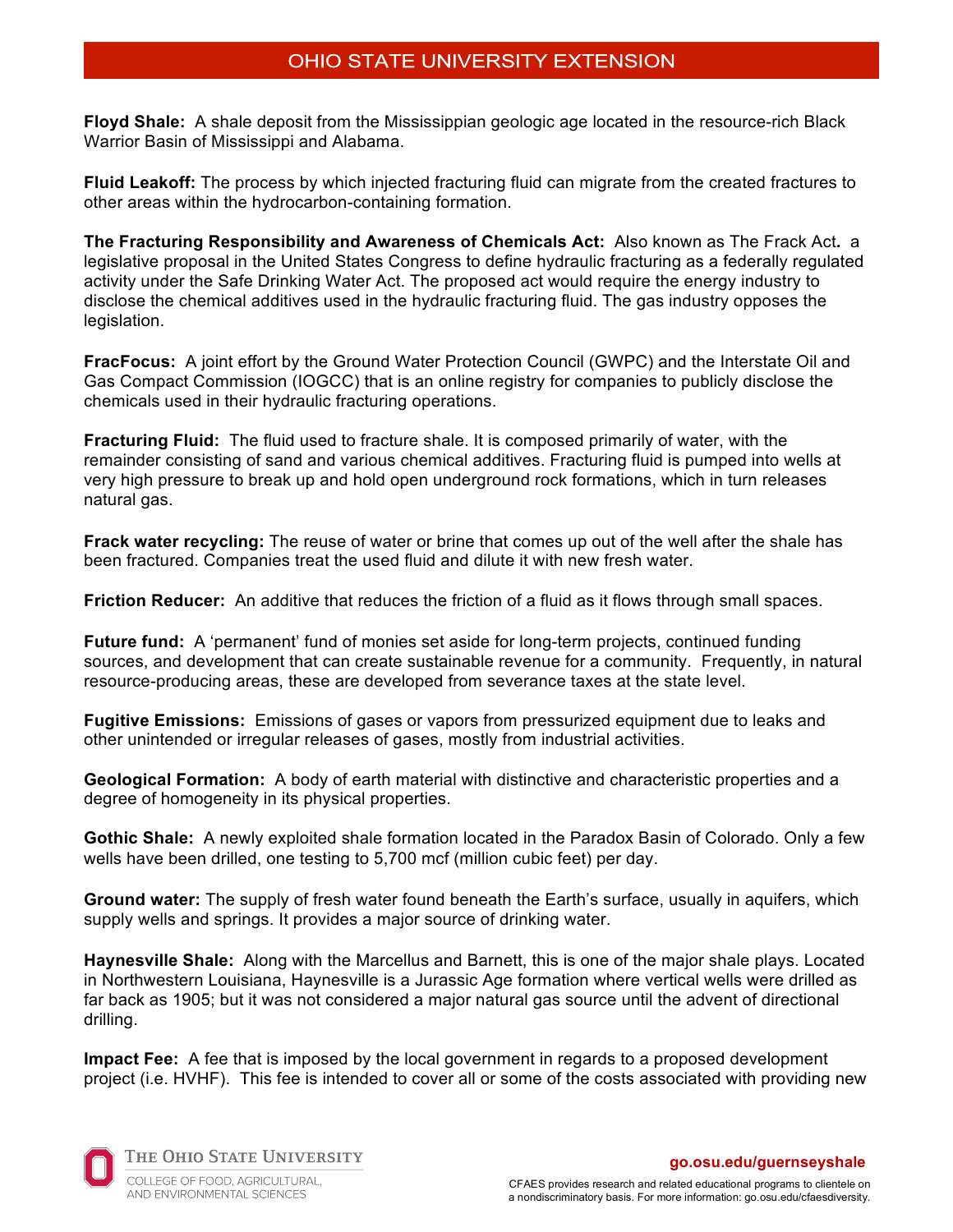services (roads, sewer, water, etc.) to the developed area, and in regards to drilling should be levied when drilling permits are issued.

**Intermediate Casing:** Used on longer drilling intervals. Set after the surface casing and before the production casing. Prevents caving of weak or abnormally pressured formations.

**IOGCC (Interstate Oil and Gas Commission):** A United States organization that represents the governors of 30 member and eight associate states, and works to ensure the nation's oil and natural gas resources are conserved and utilized to their maximum potential while protecting health, safety and the environment.

**Lease rates:** How much a company pays for land or mineral rights. These are typically executed in five-year increments.

**Liquified Natural Gas (LNG):** Natural gas (often ethane or methane) converted to a liquid (via cryogenic processing) for transport or storage.

**Man Camps (Crew Camps):** Non-traditional housing (RV camps, modular homes, etc.) provided for the temporary workforce usually associated with the labor-intensive drilling phase of HVHF. Generally man camps seek to provide their residents with all necessary aspects of life, such as dining, laundry and recreation.

**Marcellus Shale**: A large play that underlies most of the U.S. Northeast, the Marcellus is a Devonianage shale that is estimated by the Energy Information Administration to contain at least 410 tcf of unproved, technically recoverable gas. Most of the play is at the 5,000-to-8,000 foot level below the surface and was long considered too expensive to access until advances in drilling and fracturing technology.

### **Measurements:**

**MMBTU or MBTU:** These can both mean 1 million BTUs. (MBTU can also stand for 1000 BTUs, so context is important.) A BTU is the British Thermal Unit. It is the amount of heat needed to increase the temperature of a pint of water by one degree Fahrenheit. An MMBTU is roughly comparable to 1000 cubic feet of natural gas.

**CCF** = One hundred (100) cubic feet.

**MCF** = One thousand (1000) cubic feet.

**MMCF** = One million cubic feet.

**TCF** = One trillion cubic feet.

**BCF** = One billion cubic feet.

**Mechanical integrity:** An injection well has mechanical integrity if: (1) there is no significant leak in the casing, tubing, or packer (internal mechanical integrity) and (2) there is no significant fluid movement into an underground source of drinking water through vertical channels adjacent to the injection wellbore (external mechanical integrity).

**Midstream Facility:** Any facility involved with the processing, transporting or marketing of oil, natural gas, and natural gas liquids (ex: pipelines and compressor stations).

**Mineral rights:** Legal rights that allow for search and removal of minerals on a particular parcel of land. Sometimes the mineral rights are severed from the surface rights to the land, which can be called a split estate.



THE OHIO STATE UNIVERSITY

COLLEGE OF FOOD, AGRICULTURAL, AND ENVIRONMENTAL SCIENCES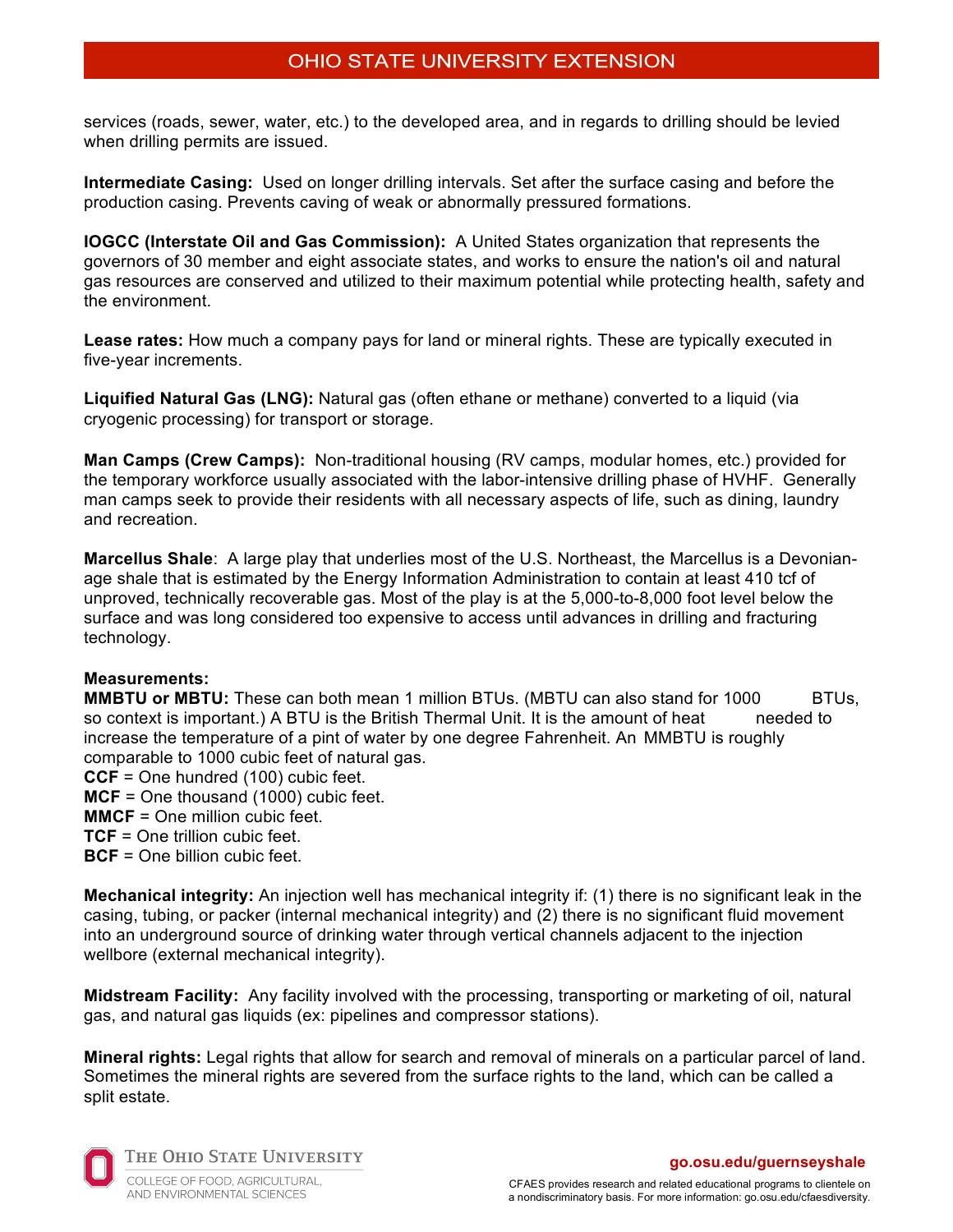**Mud or Drilling Mud:** Also referred to as drilling fluid, drilling mud is the oil- or water-based liquid compound used to lubricate and cool working drills. The specific ingredients vary according to company and drill site. As with fracking fluids, exploration and production companies are not required to publish the ingredients or their specific formulas.

**Natural Gas:** A naturally occurring mixture of hydrocarbon and non-hydrocarbon gases in porous formations beneath the Earth's surface, often in association with petroleum. The principal constituent is methane.

**Natural gas liquids (NGL)**: Components of natural gas, such as propane, butane, pentane, hexane and heptane, that are liquid at surface temperatures and pressures (unlike other components of the natural gas, such as methane and ethane, that need to be cooled before they liquefy). Natural gas liquids are considered valuable by-products of natural gas processing. When natural gas contains NGL, it is called "wet gas;" without these compounds, it is called "dry gas."

**Naturally occurring radioactive materials (NORMs):** All radioactive elements found in the environment, including long-lived radioactive elements such as uranium, thorium, and potassium and any of their decay products, such as radium and radon.

**New Albany Shale:** This Devonian to Mississippian age shale deposit is located in the Illinois Basin and has been a producer of natural gas for over 100 years. Most wells are shallow, between 120 and 2,100 feet; new drilling and completion technologies and competitive prices have resulted in energy companies revisiting old leases and drilling new wells. Estimated by EIA to contain 11 tcf of technically recoverable resources.

**National Ground Water Association (NGWA):** Headquartered in Westerville, Ohio. The NGWA is a membership-based nonprofit organization which is composed of U.S. and international groundwater professionals in four membership divisions: water well contractors, scientists and engineers, manufacturers, and suppliers.

**On-Site Water Treatment:** A practice employed by many shale gas producers to facilitate reuse of flowback fluids. In this instance, mobile and fixed treatment units are employed using processes such as evaporation, distillation, oxidation, and membrane filtration for recycling and reuse. On-site treatment technologies may be capable of returning 70-80 percent of the initial water to potable water standards, making it immediately available for reuse.

**Pearsall Shale:** Located in the Maverick Basin of southwestern Texas. Located about 2,500 feet below the Eagle Ford Shale and is approximately 500-600 feet in thickness.

**Permeability:** A measure of the ability of a material to allow fluids to pass through it.

**Philanthropy:** The desire to promote the welfare of others, especially through the donation of money to charitable causes.

**Pipeline:** Underground or surface tubing or piping that is installed across states, countries and continents to deliver fuel.

**Pooling or Land Pooling:** A legal process that allows exploration and production companies to compel unwilling land and mineral rights holders to lease or sell their land and/or mineral rights for exploration,



THE OHIO STATE UNIVERSITY

COLLEGE OF FOOD, AGRICULTURAL, AND ENVIRONMENTAL SCIENCES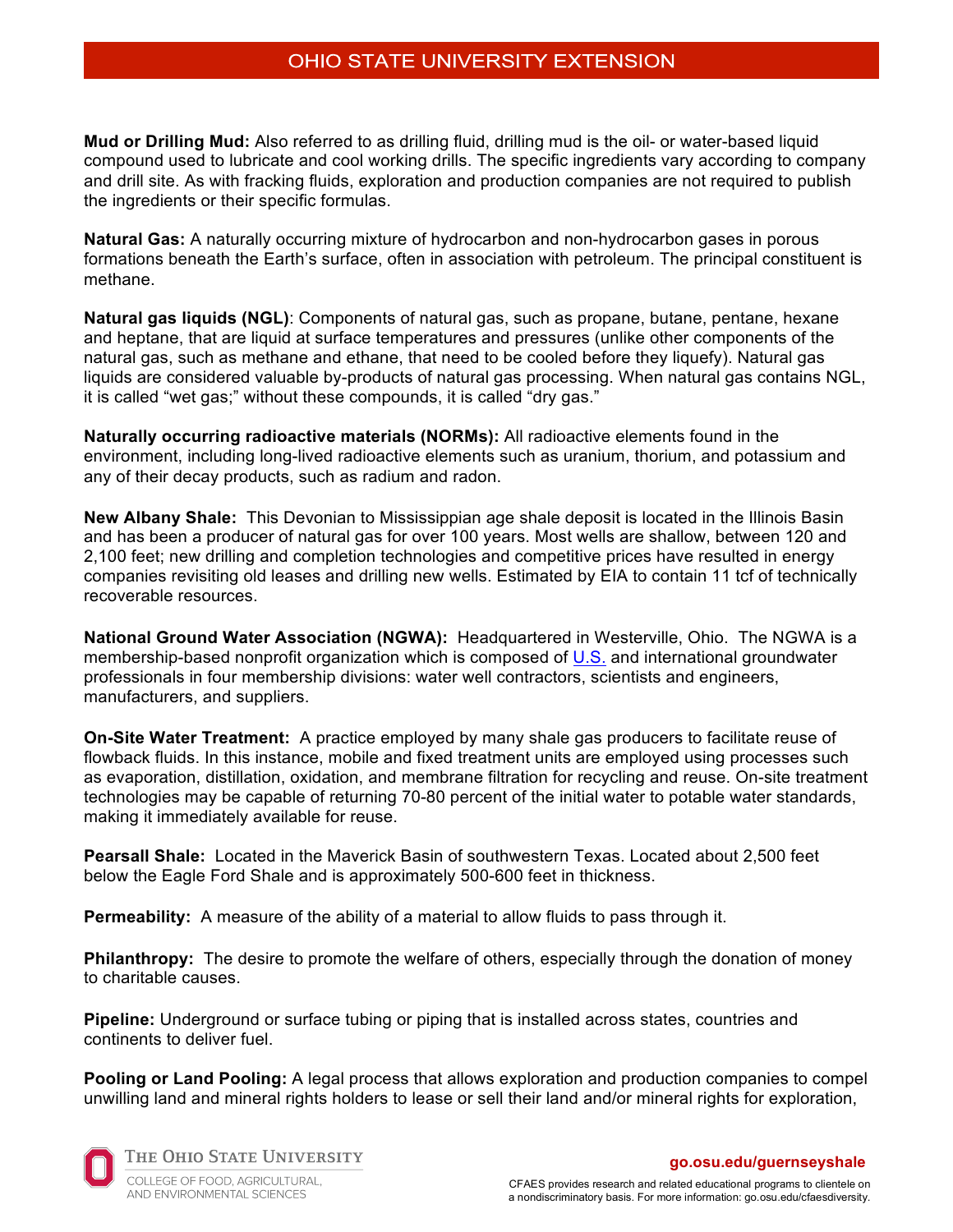drilling, or pipeline installation if enough of their neighbors have already agreed. Government agencies require a minimum number of acres of land before granting a well permit; with pooling, companies can collect smaller tracts of land that will accumulate to this total minimum acreage. Pooling is not a law in all states.

**Primary Term-** The length of a lease in years.

**Produced Water:** After the drilling and fracturing of the well are completed, water is produced along with the natural gas. Some of this water is returned fracturing fluid and some is natural formation water. These produced waters move back through the wellhead with the gas.

**Production Casing:** The final interval in a well. The smallest casing, it forms the outer boundary of the annulus.

**Proppant/Propping Agent:** A granular substance (sand grains, aluminum pellets, or other material) that is carried in suspension by the fracturing fluid and that serves to keep the cracks open when fracturing fluid is withdrawn after a fracture treatment.

**Pumping Station or Compression Station:** These pump natural gas through pipelines at a rate of about 700 million cubic feet per day. They tend to be situated 50 to 100 miles apart.

**Public Water System:** A system for providing the public with water for human consumption (through pipes or other constructed conveyances) that has at least 15 service connections or regularly serves at least 25 individuals.

**Reclamation:** The clean up or restoring a well site to its pre-existing condition after drilling operations cease. Reclamation activities, which are governed by state, federal and local laws and regulations, can include soil replacement, compacting and re-seeding of natural vegetation.

**Residential Well:** A pumping well that serves one home or is maintained by a private owner.

**Reservoir:** An area that contains a resource. In hydraulic fracturing, well operators are seeking to tap into natural gas reservoirs deep underground.

**Road Use Maintenance Agreements (RUMAs):** A (generally) legally-binding agreement between a community (state, local, etc.) defining such things as a company's responsibility for repairs or upgrades to local roads in relation to excessive use/loads. RUMAs can also include acceptable haul routes, information regarding rail crossings, specific time restrictions in respect to important schedules (i.e. school bus times), etc. Generally a RUMA includes bond agreements and is preceded by a route assessment.

**Route Assessment:** The use of technologies (such as GIS) and community knowledge to ensure that rigs carrying heavy loads use the strongest roads in the community, while also taking into consideration sensitive areas of the community (residential, wetlands, etc.) and important schedules (school bus routes/times, etc.).

**Royalties:** A payment received by the lessor from the oil or gas company, based on the production of the well and market prices. Some states have laws governing the minimum percentage of royalties allowed to be paid.



THE OHIO STATE UNIVERSITY COLLEGE OF FOOD, AGRICULTURAL, AND ENVIRONMENTAL SCIENCES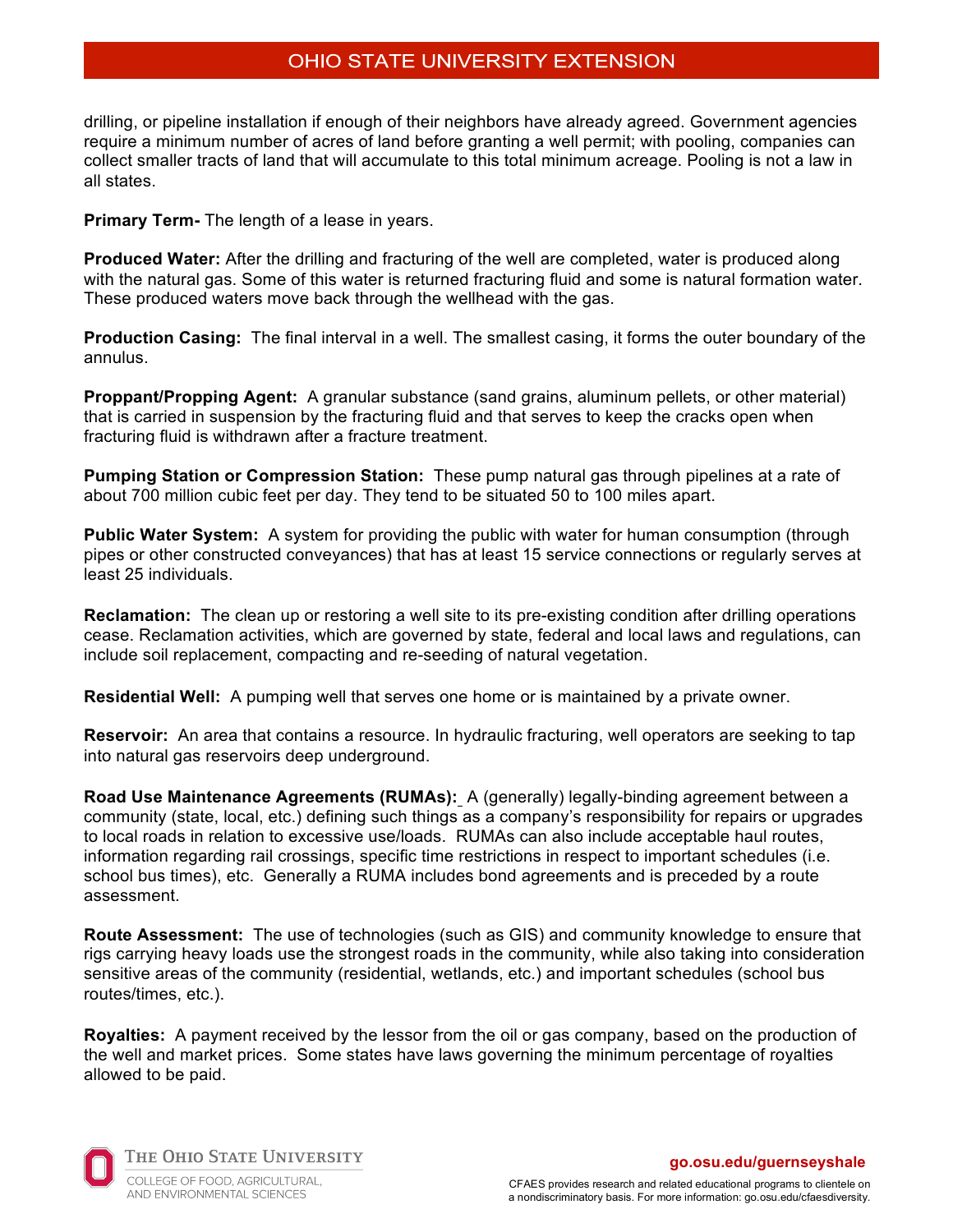**Safe Drinking Water Act (SWDA):** The principal federal law in the United States intended to ensure safe drinking water for the public. Pursuant to the act, the Environmental Protection Agency is required to set standards for drinking water quality and oversee all states, localities, and water suppliers who implement these standards. in the 2005 Energy Policy Act Congress amended the definition of "underground injection" under the SDWA to specifically exclude "the underground injection of fluids or propping agents (other than diesel fuels) pursuant to hydraulic fracturing operations related to oil, gas, or geothermal production activities."

**Secondary Term:** The length of a lease after a well is drilled.

**Severance Tax:** In some states, a tax imposed on the removal of non-renewable resources (such as shale gas). The amount of tax levied and the monies' subsequent uses depend on the state the tax is paid in.

**Severed Mineral Rights:** When the mineral estate (ownership) of a property is separate from the surface estate. This is a more common occurrence in areas that have experienced previous natural resource activity.

**Shale basin:** An underground deposit of shale, often in a layer that extends along a plane at a certain depth under the surface. There are many different types of shale, each with certain defining characteristics.

**Shale Gas:** Natural gas produced from shale formations. Shale gas is widely distributed in the United States and is currently being produced in 16 states. Although data are being constantly revised, the Energy Information Administration currently estimates the recoverable U.S. shale gas resource is 482 trillion cubic feet; domestic shale gas production has increased 12-fold over the past decade in the United States.

**Shale Gas Play:** Also known as a 'play.' A set of discovered, undiscovered or possible natural gas accumulations that exhibit similar geological characteristics. Shale plays are located within basins, which are large-scale geologic depressions, often hundreds of miles across, which also may contain other oil and natural gas resources.

**Shut-in Royalty:** A payment to the lessor in lieu of a production royalty. This is received when a well cannot produce due to production problems.

**Social Impact Bonds (SIBs):** A newer form of funding social programs where the government of an area determines a desired outcome and creates a partnership with external organizations (philanthropic, private business, etc.) in order to achieve that outcome. If the goals are met, the government institution pays a previously-agreed-upon sum of money toward the overall expenses. SIBs can work well in areas such as homelessness, preventative healthcare, etc.

**Subsurface:** Earth material (as rock) near but not exposed at the surface of the ground.

**Surface water:** All water naturally open to the atmosphere (rivers, lakes, reservoirs, ponds, streams, impoundments, seas, estuaries, etc.).

**Surfactant:** Compounds that lower the surface tension of a liquid.



THE OHIO STATE UNIVERSITY COLLEGE OF FOOD, AGRICULTURAL, AND ENVIRONMENTAL SCIENCES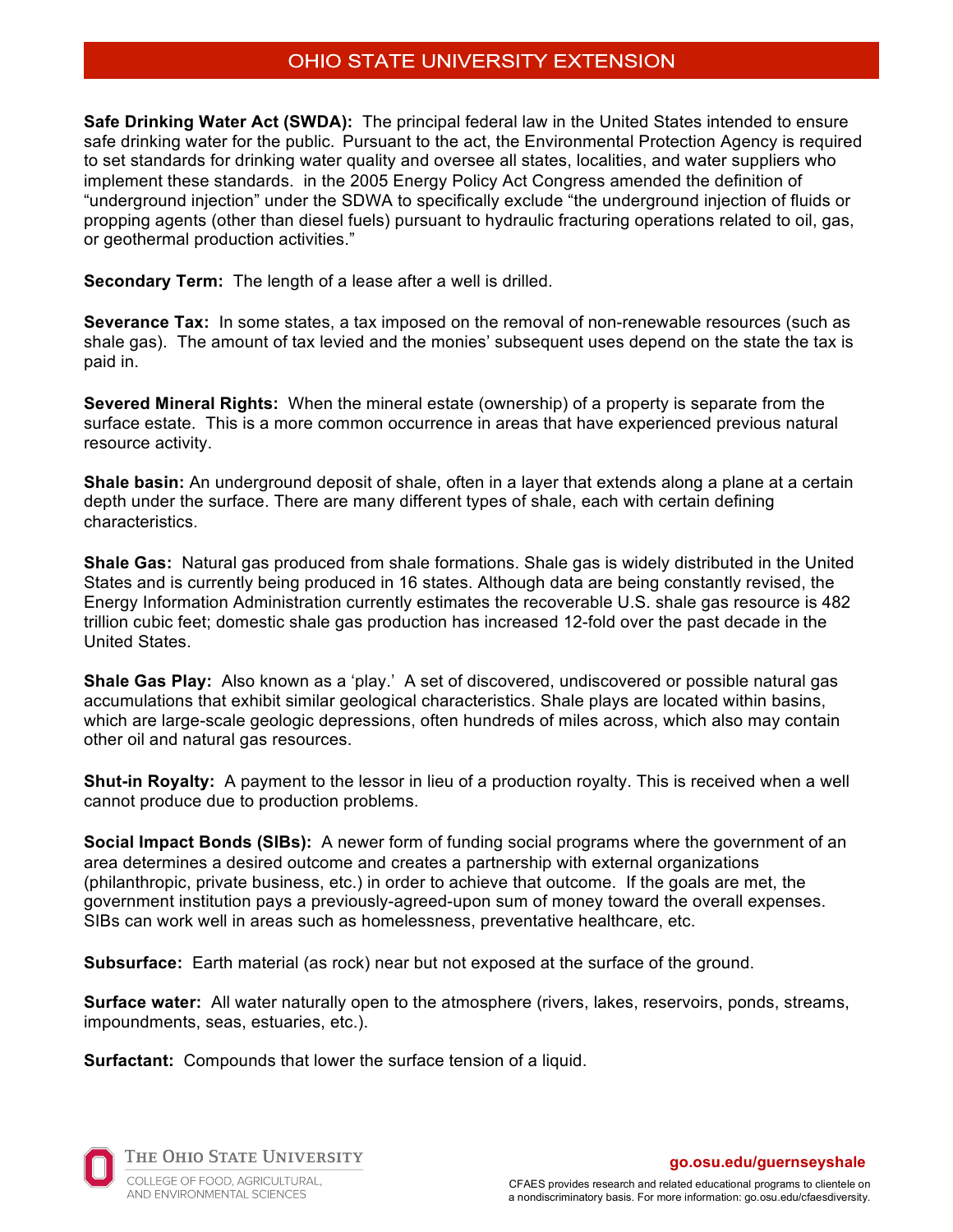**Susquehanna River Basin Commission (SRBC):** Regulatory body that governs water withdrawals from the Susquehanna River, but it does not have regulatory control over what flows into the river.

**Sustainable Planning:** Community planning with the intent of meeting the needs of the present without compromising the ability of future generations to meet their own needs.

**Tight gas:** Natural gas found in reservoirs with low porosity and low permeability. It can be compared to drilling a hole into a concrete driveway–the rock layers that hold the natural gas are very dense, therefore the gas doesn't flow easily.

**Tight sands:** A geological formation consisting of a matrix of typically impermeable, non-porous tight sands.

**Total Dissolved Solids (TDS):** The amount of salt and minerals that are suspended in water. TDS occur naturally in groundwater, but at high concentrations, TDS can be corrosive, and can cause ground (drinking) water to be classified as contaminated.

**Toxics Release Inventory (TRI):** A publicly available database containing information on toxic chemical releases and other waste management activities in the United States.

**Turbidity:** A cloudy condition in water due to suspended silt or organic matter.

**Unconventional gas:** Natural gas resources which require greater than industry-standard levels of technology or investment to harvest. The three most common types of unconventional gas resources are tight sands, coalbed methane (CBM), and shale gas.

**Unconventional Natural Gas Reservoir:** Coal bed methane, shale or tight gas, where the natural gas does not flow naturally to the well, but instead requires some form of extensive stimulation to generate economic flow rates.

**Underground Injection Well:** A steel and concrete-encased shaft into which hazardous waste is deposited by force and under pressure. The Environmental Protection Agency's (EPA's) Underground Injection Control Program (UIC) is responsible for regulating the construction, operation, permitting and closure of injection wells that place fluids underground for storage or disposal.

**Underground source of drinking water (USDW):** An aquifers currently being used as a source of drinking water or capable of supplying a public water system. USDWs have a TDS content of 10,000 milligrams per liter or less, and are not "exempted aquifers."

**Unsaturated Zone:** A zone where the soil and the rock contains air as well as water in its pores. It's above the groundwater table. The unsaturated zone doesn't contain readily available water, but it does provide water and nutrients to the biosphere.

**Utica Shale:** An Ordovician age natural gas-containing rock formation located below the Marcellus Shale. The formation (also called the Utica-Point Pleasant in some areas) extends from eastern Ohio through much of Pennsylvania to western New York. It is currently being actively developed in eastern Ohio.



THE OHIO STATE UNIVERSITY COLLEGE OF FOOD, AGRICULTURAL,

AND ENVIRONMENTAL SCIENCES